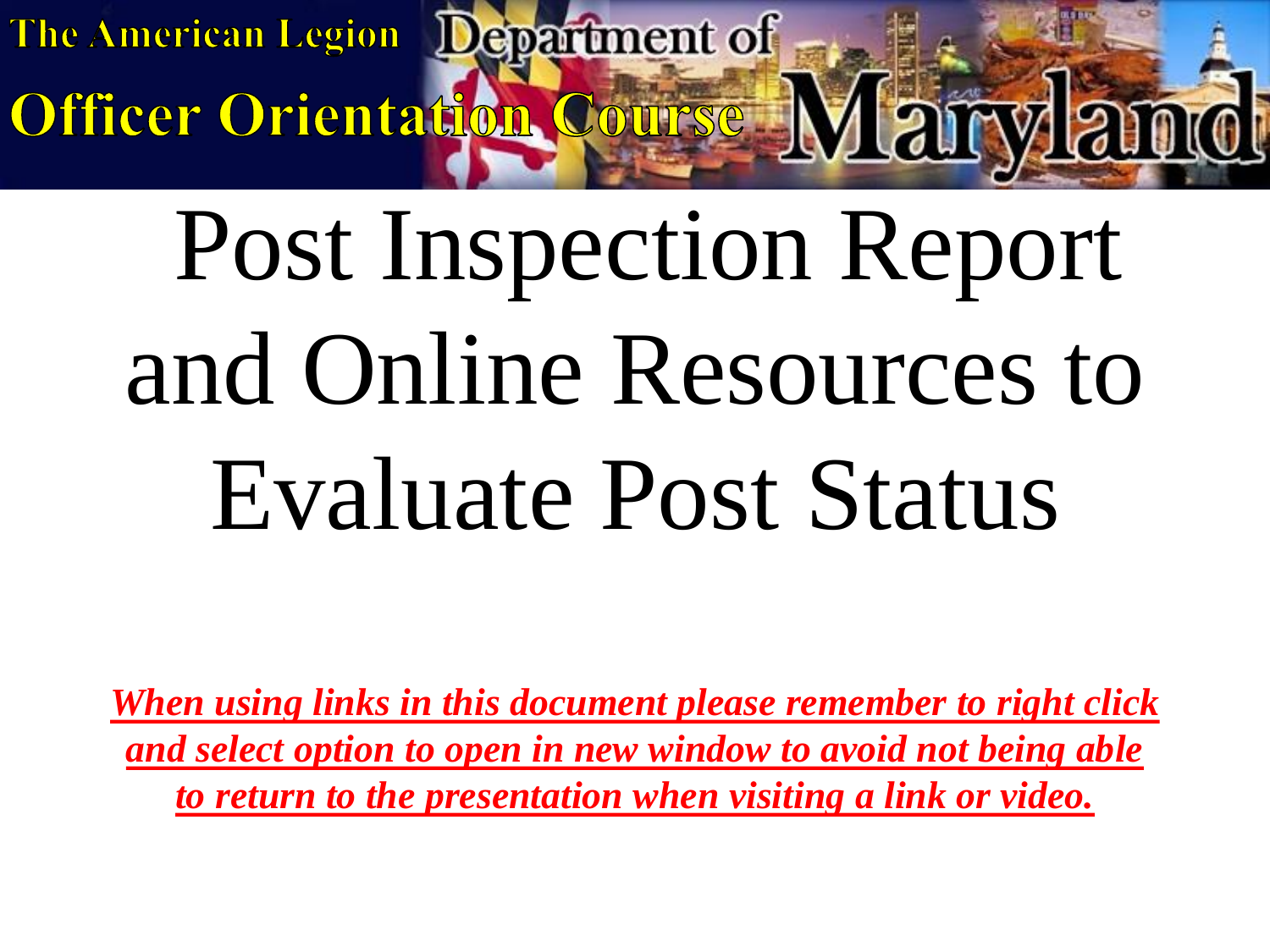## **Goals and Objectives**

• Understand the Post Inspection Report

Officer Orientation Course

- Highlight some online resources that assist Inspectors and Post leaders/members in evaluating post Status
- Provide detailed instructions for the current Post Inspection Form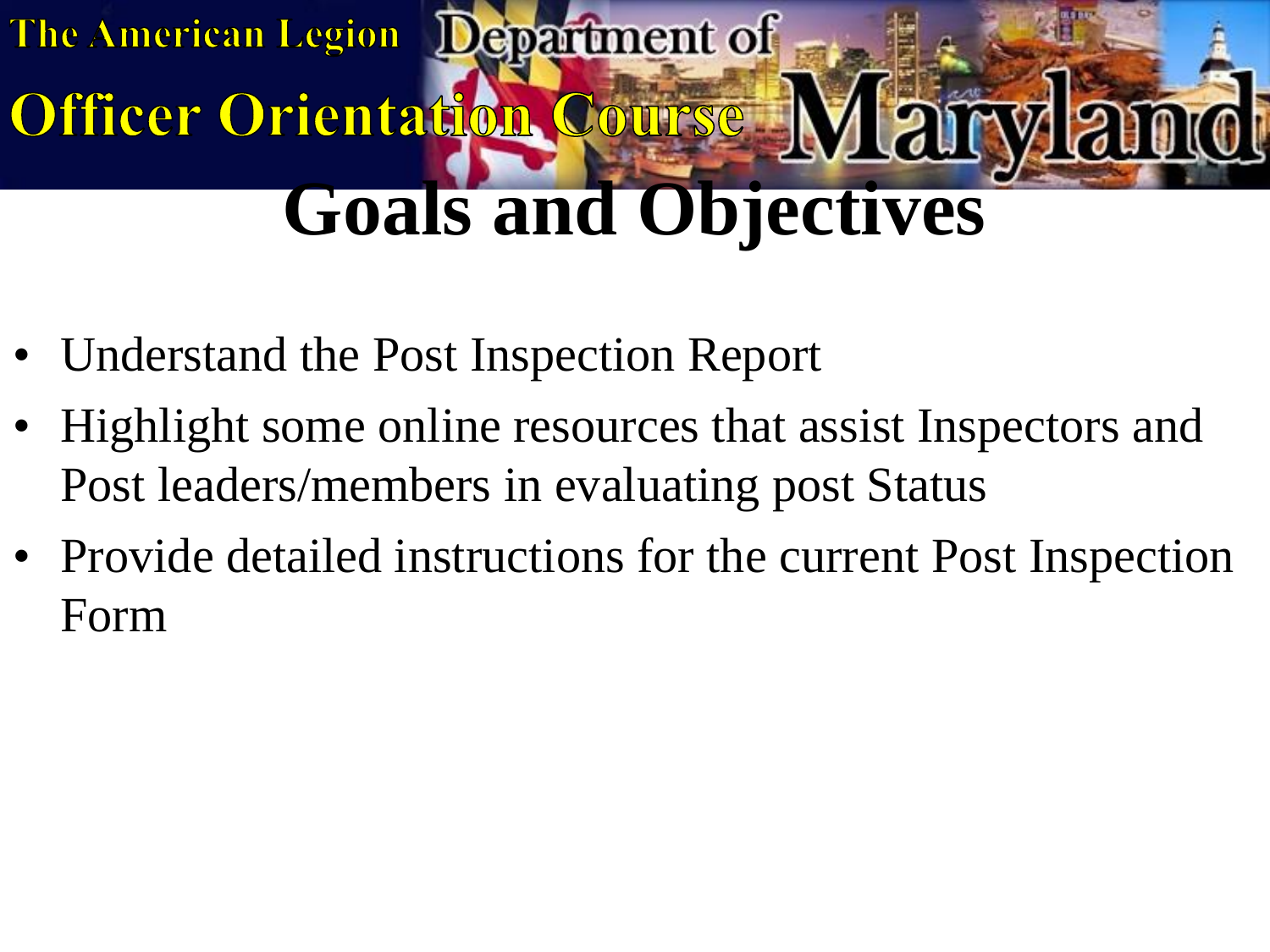## **Post Inspection Report**

- **Department Bylaws, Article X, Section 3 mandates the annual inspection**
- **Dept IA Commission has developed a form and detailed instructions for use when conducting the inspection**
	- **Form: [Post Inspection Report Form](http://mdlegion.org/Forms/County Commanders Report.pdf)**

Officer Orientation Course

- **[Instructions and Preparations checklist for Post Inspection](https://home.mycloud.com/action/share/cca89006-db77-404c-ba5e-4fbcd13750d2)**
- **The form and the resources offer Post leaders a guide to assess the post operations especially when assuming responsibilities**
- **The Inspection is meant to highlight to the Post leadership's areas of concern in critical areas of operational concern**
- **Actual inspection of officers DD214 is not required. Just that the Commander's and Adjutant's forms have been forwarded to Dept.**
- **The Inspection is in no way adversarial!!! Be nice and help!!**